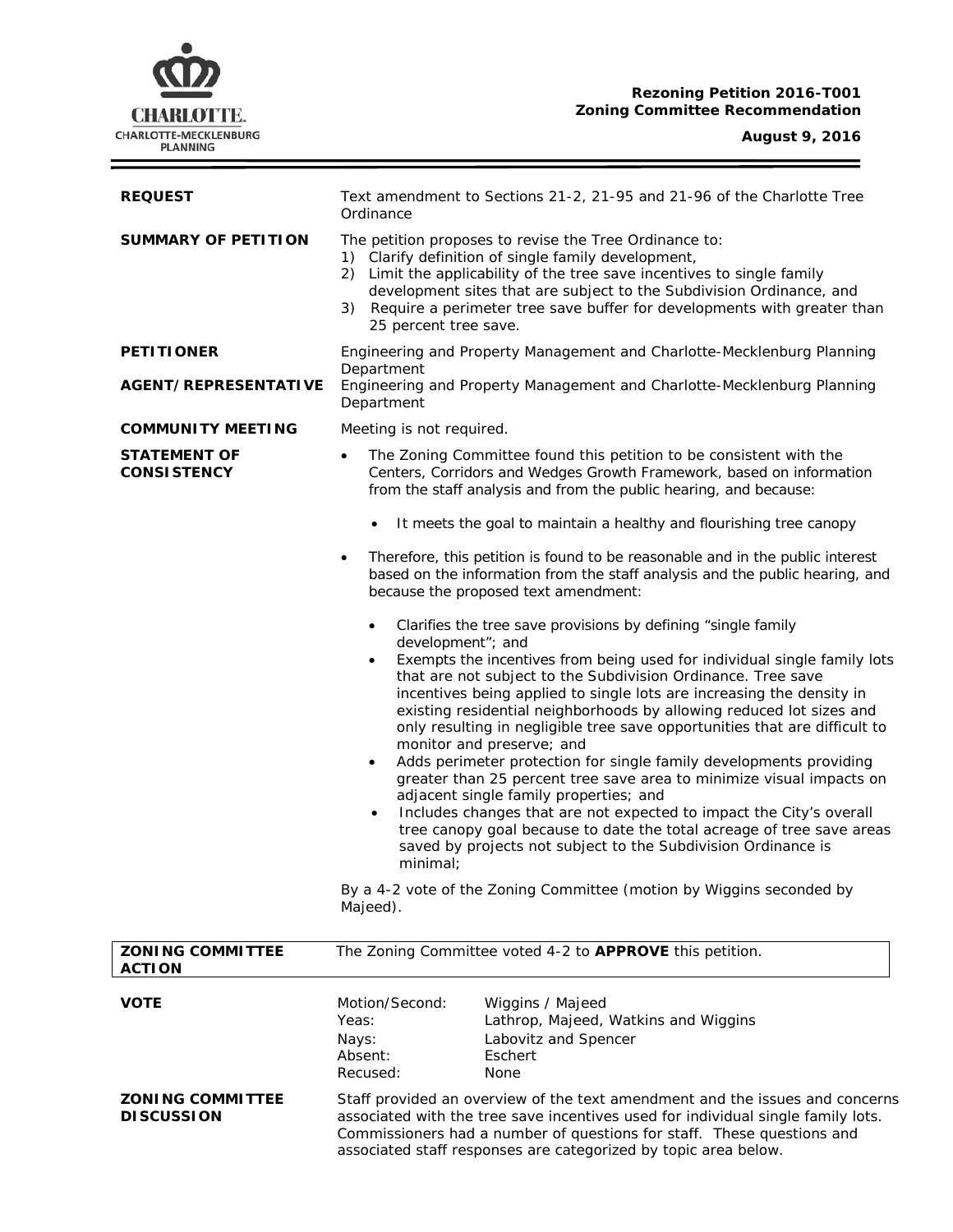#### History of Tree Save Incentives

How did the tree save incentives allowing a change in zoning categories come about? In 2000, a concern was raised by citizens and the Council about trees that were being clear-cut in single family development. An advisory group was convened and over an 18-month process, the tree save incentives were developed to incent greater amounts of tree preservation. The intent was for the incentives to apply to single family development (major and minor subdivisions), not existing lots of record being further subdivided.

#### Tree Save Incentive

Where is the tree save area located on a lot? Staff does not specify where the tree save area is located on the lot. Developers typically locate it in the rear of the lot.

Based on staff's experience, would a developer in a major subdivision make a decision to meet the minimum 10% tree save area that would result in less trees being saved? Staff responded that experience has shown developers are willing to provide greater tree save areas in order to reduce lot sizes and widths, if there is enough area to do so.

Can a developer raze the trees on external side lots in a tree save development? The development site would still have to provide the required tree save area in order to reduce the size and width of the lots.

Are there safeguards for individual trees, and does anyone assesses viable trees? The urban forestry staff reviews subdivision plats and visits each site to assess existing trees and evaluate their health. If there are risk factor trees, the applicant is notified that certain risk factor trees should to be removed in the tree save area and replaced.

### 20-foot Perimeter Tree Save Buffer

Would adding the 20-foot perimeter buffer apply to all single family development subject to the Subdivision Ordinance? Yes, for both major and minor subdivisions, either for greenfield or infill development with four or more lots, and when greater than a 25% tree save area is provided. The increase in density, would justify having perimeter protection.

If the developer doesn't elect to use the tree save incentives, there are no requirements to add a perimeter buffer? Staff responded that is correct.

For infill development, where the developer doesn't desire more density, and the subdivision is not subject to the Subdivision Ordinance, then the 20-foot buffer doesn't come into play? Staff responded, correct.

Would the 20-foot perimeter buffer apply to major and minor subdivisions? Yes.

Why does this proposal apply to major subdivisions? Staff responded that when infill occurs, with greater than a 25% tree save area, adjoining residents are complaining that they are getting no perimeter protection from increased density, and no opportunity to participate in a public process. The buffer protection is for larger infill development, too.

Will the buffer provide a better transition to areas where lots have been made smaller? Yes, the buffer serves a transition, so the change in lot size is not so abrupt and more compatible.

### Infill Development

How many infill developments, over the last three to four years, have used the incentive to increase density by one to two zoning district categories? Staff responded that between 9-1-14 to 6-1-16, nineteen parcels have been approved that used the tree save incentive to subdivide and reduce the size and width of the lots. There are another seven plats in review. The total number of "not subject to" the Subdivision Ordinance plats in the same period was 404.

Where in Charlotte are other infill developments occurring that are using the tree save incentive to reduce lot sizes and widths besides Wonderwood and Hunter Lane? A map depicting the dispersal of areas where this is occurring, including neighborhoods near Freedom Park, Country Club Heights and NoDa was shown.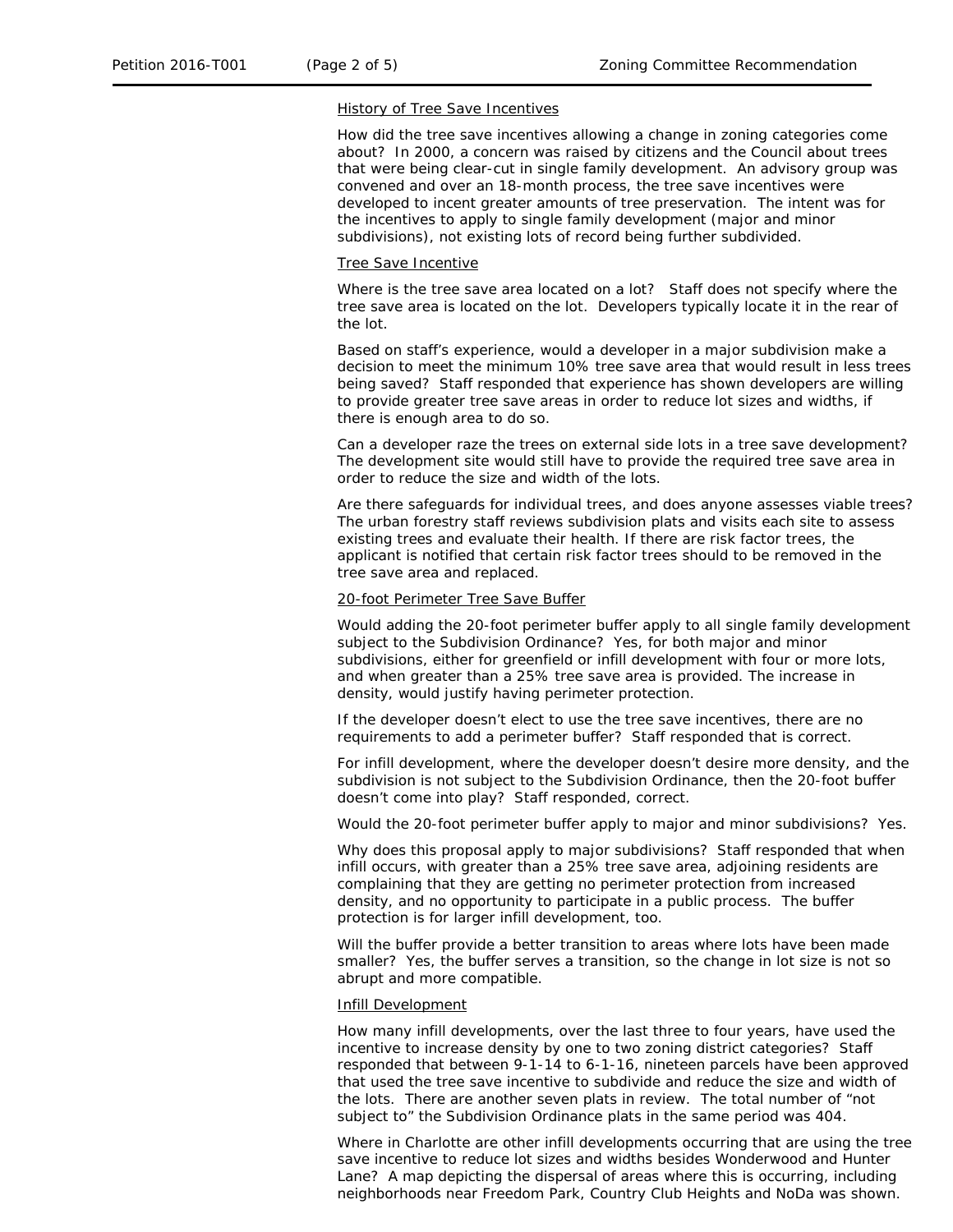It is occurring along streets where there are large size residential lots without deed restrictions.

### Impacts

How did staff conclude that this text amendment will have a net zero impact on the Tree Ordinance? It will have a minimal impact on the tree canopy, not a net zerio impact. Of 19 parcels using the tree save incentive, four acres have been preserved.

How does the tree save incentive affect a corner lot that is made into a duplex? Corner lots with a duplex are not treated as a single family lot. The lot would be exempt from the Subdivision Ordinance.

How will this text amendment impact infill developments underway or already in the review process? How will this affect Wonderwood? Applications filed with tree save incentives and under review prior to Council decision will be able to apply the tree save incentives in effect as of the date of application. Since May, seven proposals have been submitted to apply the incentives, and several more are anticipated to be submitted. Staff does not know, off-hand, how many are on Wonderwood.

A Commissioner made the observation that trees are renewable resources and it is hard to provide enough housing for people. The decision made on this text amendment will apply to all neighborhoods, not just a few.

#### Process

Why is this text amendment been accelerated? The schedule with the Tree Ordinance may seem aggressive, but actually began in May. Growing neighborhood concern and complaints increased the number of responses required by Engineering and Planning staff. This workload led staff to bring the issue to the City Council Environment and Transportation and Planning Committees in May for discussion. In May and June, staff gathered input from the Development Services Technical Advisory Committee, Charlotte Tree Advisory Commission, Home Builders Association, Chamber Land Use Committee, and the Charlotte Tree Advisory Commission. A Community Forum was also held for neighborhood representatives and developers to provide their input, prior to finalizing the text amendment for a public hearing in July.

If there are other unintended consequences found, will the Ordinance be amended again and again, resulting in the teeth eventually be removed from the Tree Ordinance? With any Ordinance, experience and insight after adoption can identify unintended consequences or something that is not working that becomes a catalyst to seek a change. In this case, the amendment tries to achieve a balance, being sensitive to residents' concerns and neighborhood character and being mindful of the tree canopy goal by still allowing the tree incentive provisions to apply, but with an added perimeter buffer to serve as a transition.

What are the consequences of delaying the text amendment to give more time to evaluate the impacts? Delaying the text amendment will allow individuals to file an application to use the existing tree save incentives before they are changed. Several Commissioners noted there is no perfect solution. The longer this is delayed, the more time applications can be submitted for review using the existing tree save provisions. Staff has done a good job of alerting Council and the Zoning Committee that people are circumventing the tree save purpose. The text amendment is good for larger, older neighborhoods.

Another Commissioner recommended that the text amendment be sent back to City Council with a request to have additional meetings with homeowners, prior to making a decision.

#### **Other Solutions**

Is there any way the Commission can look at these lots on a case-by-case basis? Staff responded that the Commission would only see them if they were part of a rezoning initiated by the property owner.

What kind of text amendment could be made to the Tree Ordinance so that the tree save provisions do not equate to a rezoning without notice? Staff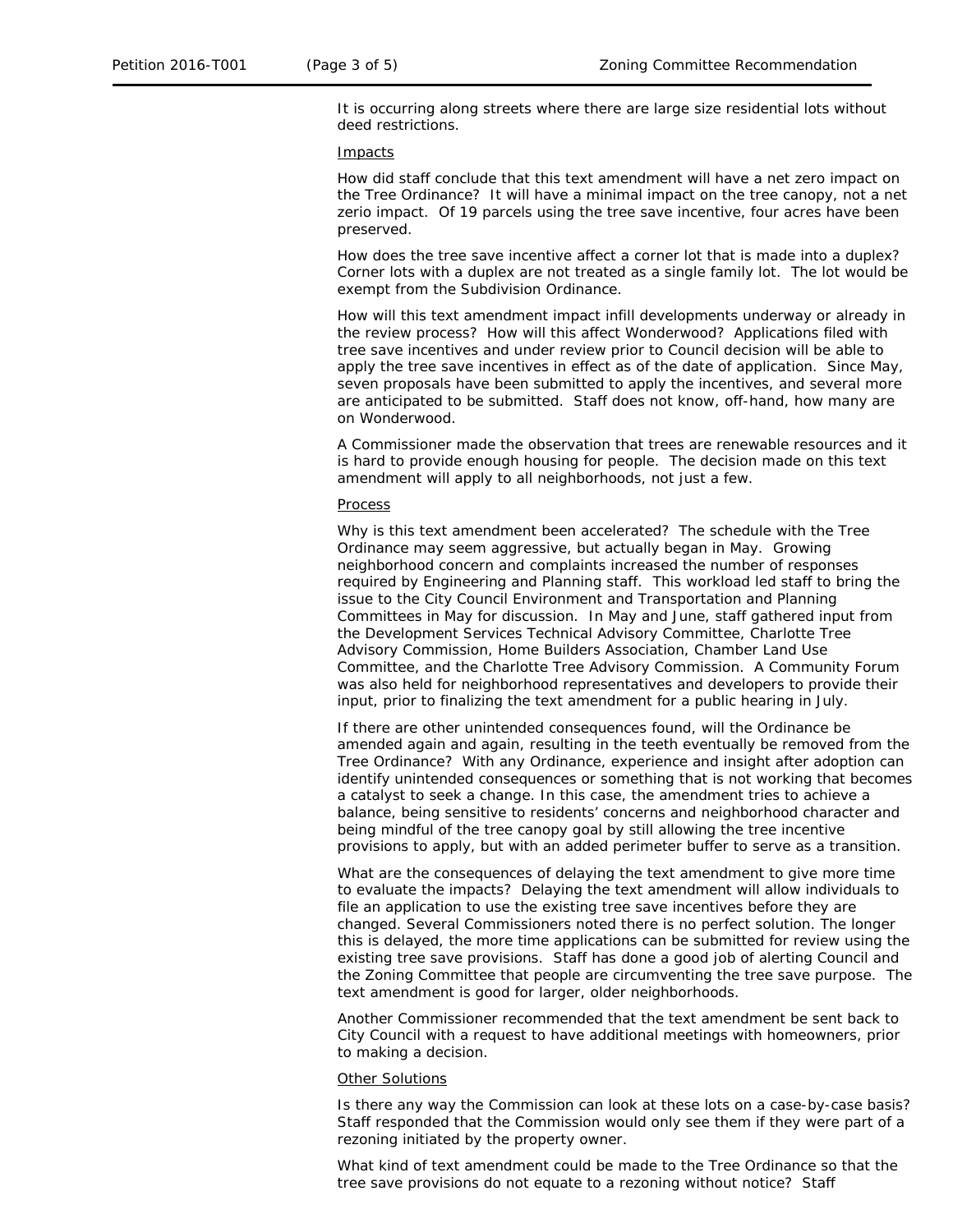responded that a provision could be added requiring City Council approval when an applicant wants to provide greater than 25% tree save on a site in order to reduce the size and width of lots. Also, a property owner can rezone their property to a higher density residential district, which does involve a City Council decision. Even with this text amendment, and lots being subject to the Tree Ordinance, one can still use the tree save incentive to vary lot sizes and get a higher density. This amendment removes this option for smaller lots.

#### Clarification of Terms

What does "common open space" mean in Section 21-95(f)(3)(b) of the Tree Ordinance? Common open space is the tree save area that must be dedicated to a homeowners' association or a public or private agency that agrees to accept ownership and maintenance responsibilities for the area.

Is the perimeter buffer also considered to be "common open space? Yes.

### Additional Information

A Commissioner noted his struggle with this text amendment and the concerns and issues raised by residents, developers, environmental groups, and the writers of the Tree Ordinance, and the lack of data. Staff is working on a follow-up response to City Council questions that will contain the 2001 and 2002 City Council Minutes to clarify the intent of the original Tree Ordinance tree save provisions. Staff is also gathering additional tree save data by reviewing all the major and minor subdivisions from 9-1-14 to 5-31-16 as well as the nineteen "not subject to" plats, to provide more clarity and data for Council. This will be provided in Council's 8-22-16 packet, prior to their decision. It will also be provided to the Zoning Committee for their reference.

**MINORITY OPINION** One Commissioner preferred a solution to protect Wonderwood, so that the goals of tree save are preserved while finding a way so that there is not essentially a "rezoning" without notice, which is unfair to the neighborhood and property owners. Another Commissioner stated that this is a solution, but would like it to go further to help both sides.

# **FINAL STAFF ANALYSIS (Pre-Hearing Analysis online at [www.rezoning.org\)](http://www.rezoning.org/)**

### **PLANNING STAFF REVIEW**

#### • **Background**

- The Tree Ordinance was adopted in 1978, with revisions made in 1988, 2000, 2002, and 2011.
- In 2002, an incentive to provide a residential density bonus was added for single family developments that provided tree save. The Tree Ordinance requires all new single family development sites to provide a minimum of ten percent tree save area. If the tree save is placed in common open space, the following incentives apply:
	- If more than ten percent tree save in common open space is provided, the zoning district's cluster provisions may be used to reduce the lot size, width, and internal yards.
	- If more than 25 percent tree save in common open space is provided, the next lower zoning district's cluster provisions may be used to reduce the lot size, width, and internal yards. For example, if a property is zoned R-3 (single family residential) and more than 25 percent tree save in common open space is provided, the property may be developed under R-4 (single family residential) cluster zoning regulations to reduce the lot size, width, and internal yards.
	- Single family development sites may be granted a density bonus provided the entire tree save area is dedicated to common open space. The density bonus is calculated by multiplying the entire area dedicated to tree save in common open space by the maximum residential density number for the underlying zoning district.
- Within the last year, concerns have been raised by both neighborhood representatives and staff regarding the use of the tree save incentives. Concerns expressed by neighborhood representatives have been mainly about changes to the character and fabric of single family neighborhoods. Staff is concerned about the management and preservation of tree save areas when the incentives are applied to individual lots due to the burden of tracking and inspecting numerous small sites on an on-going basis.